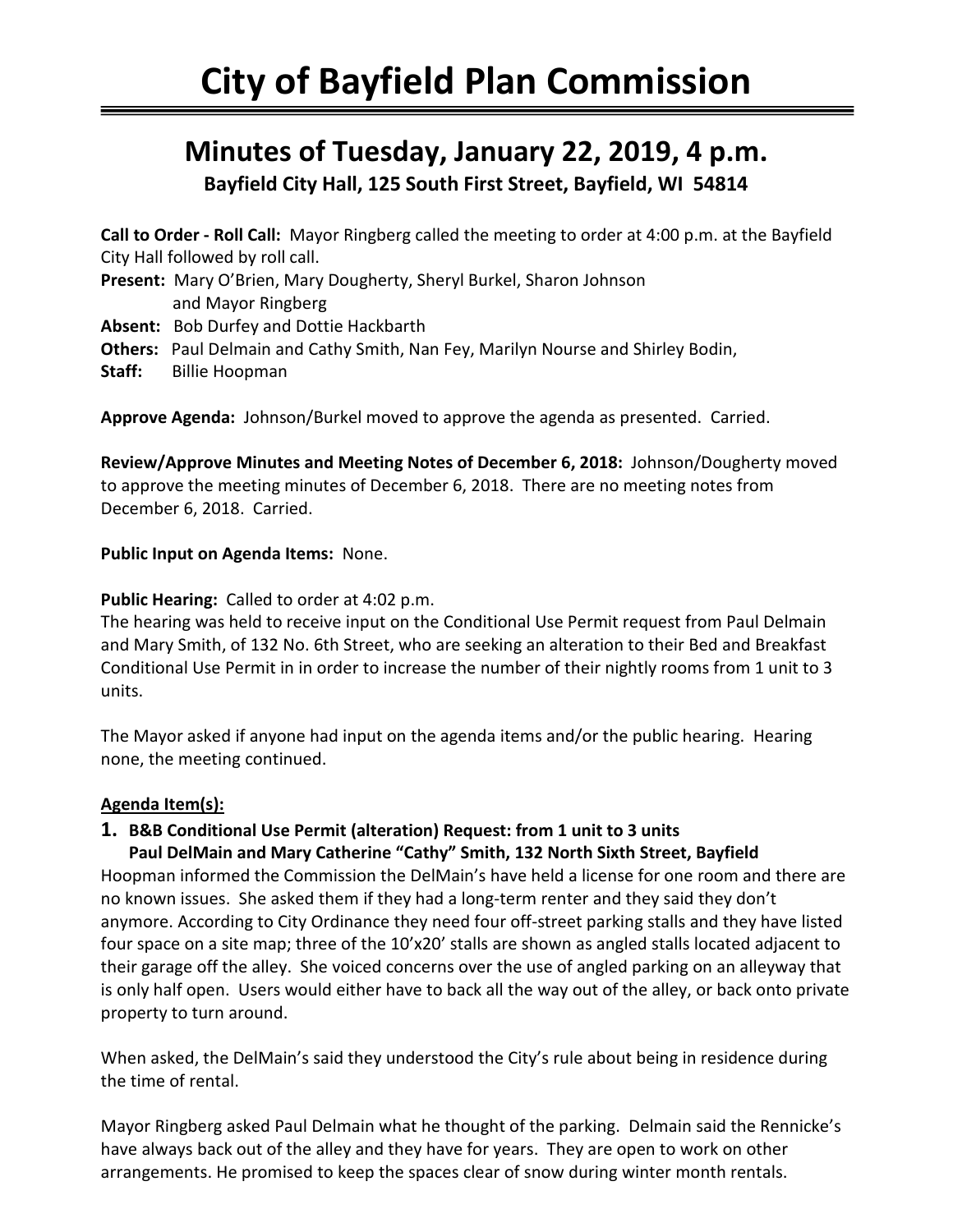Shirley Bodin asked if there was a rule prohibiting parking on one side of Sixth Street? No one was able to respond definitively either way but it was thought that you could park on both sides.

Burkel/O'Brien moved to approve the application as presented. Hoopman asked if that meant they were not asking for any modifications to the parking plan presented? Should the parking become an issue we can deal with it at that time. They also didn't think it was likely the Rennicke's would have an issue. Carried; all ayes.

Marilyn Nourse said she was happy they were providing more rooms to rent in Bayfield and wished them good luck.

## **2. Zoning Code Review and Waterfront Proposals– MSA Professional Services**

The Commission received copies of the written proposals from MSA Professionals. Discussion ensued. Nan Fey indicated MSA does not have expertise with Zoning Code Reviews and mentioned Cunningham as an option. The Mayor said he spoke with them and they wouldn't come here because we're too small. Hoopman noted moving forward with these proposals is premature since we don't know where we're going and we don't currently have the proper budget in place. She reminded the Commission there will be an additional cost to have any new ordinance(s) codified (in addition to the development/review fees) Codification on its own will cost thousands of dollars.

Johnson/Dougherty moved to place the proposals on file. Carried.

## **3. City of Bayfield's 2019 Comp Plan - Next Steps**

Commissioners received copies of:

- Comp Plan Next Steps Memo from Nan Fey dated January 22, 2019 o Reviewed.
- 2019 Comp. Plan (most recent update)
	- o It was noted that page numbers could change.
	- o The Mayor offered to speak to the Chamber of Commerce to seek their assistance in filling in the photo areas and with help preparing the final print version.
	- o The Implementation Chapter will be replaced. An update copy was provided; see below.
	- o Retaining a complete file of the public participation was important. Nan Fey indicated she has kept copies of most items and will provide a copy to Hoopman.
- 2019 Maps (most recent update January 2019)
	- o The January 2019 date stamp on the bottom right corner will be removed and replaced with the "City of Bayfield Comprehensive Plan 2019" notation. Goal is not to have this stamp be the main map identifier.
	- o The Commission does not want to add the wooded parcel information to the future land use map.
- 2018 Comprehensive Plan–Plan Commission Recommendations December 6, 2018
	- o The yellow highlighted sections were reviewed and marked as "Noted".
	- o The notation about ATV's was incorporated on the Transportation Map.
- Implementation Chapter Revised for Discussion on January 22, 2019
	- o A deadline of July was added to Item #5.

*Dougherty left at 5:05 p.m.*